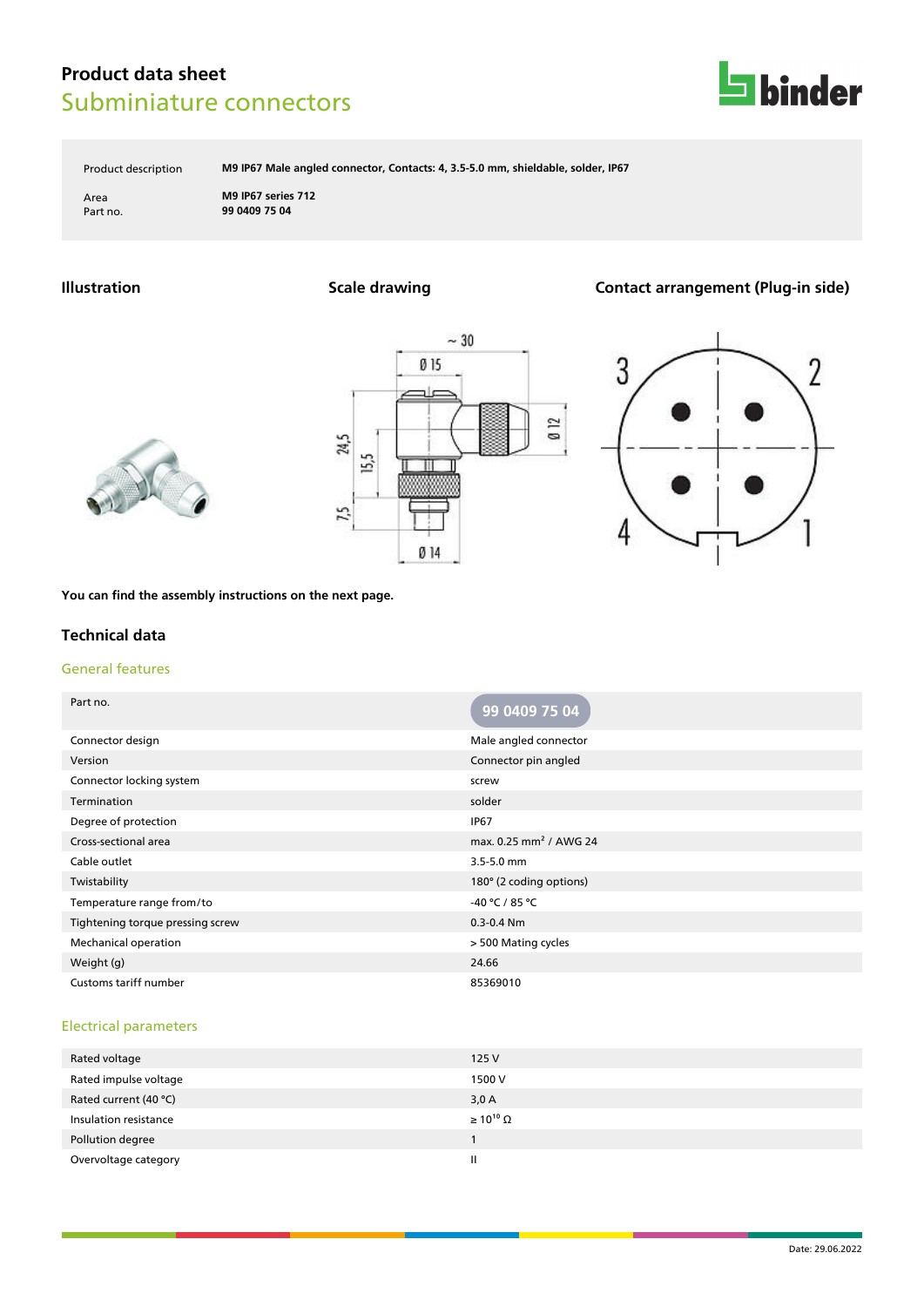

Product description **M9 IP67 Male angled connector, Contacts: 4, 3.5-5.0 mm, shieldable, solder, IP67**

Area **M9 IP67 series 712** Part no. **99 0409 75 04**

| Insulating material group | Ш              |
|---------------------------|----------------|
| <b>EMC</b> compliance     | shieldable     |
| Shield connection         | Shielding ring |

#### Material

| Contact body material | <b>PBT (UL94 V-0)</b>                                        |
|-----------------------|--------------------------------------------------------------|
| Contact material      | CuZn (brass)                                                 |
| Contact plating       | Au (gold)                                                    |
| Locking material      | CuZn (brass)                                                 |
| <b>REACH SVHC</b>     | CAS 96-45-7 (Imidazolidine-2-thione)<br>CAS 7439-92-1 (Lead) |
| SCIP number           | ef554881-b6c5-4490-b9e0-3c5876abcdf8                         |

#### Classifications

| eCl@ss 11.1 | 27-44-01-02 |
|-------------|-------------|
| ETIM 7.0    | EC002635    |

### Declarations of conformity

Low Voltage Directive 2014/35/EU (EN 60204-1:2018;EN 60529:1991)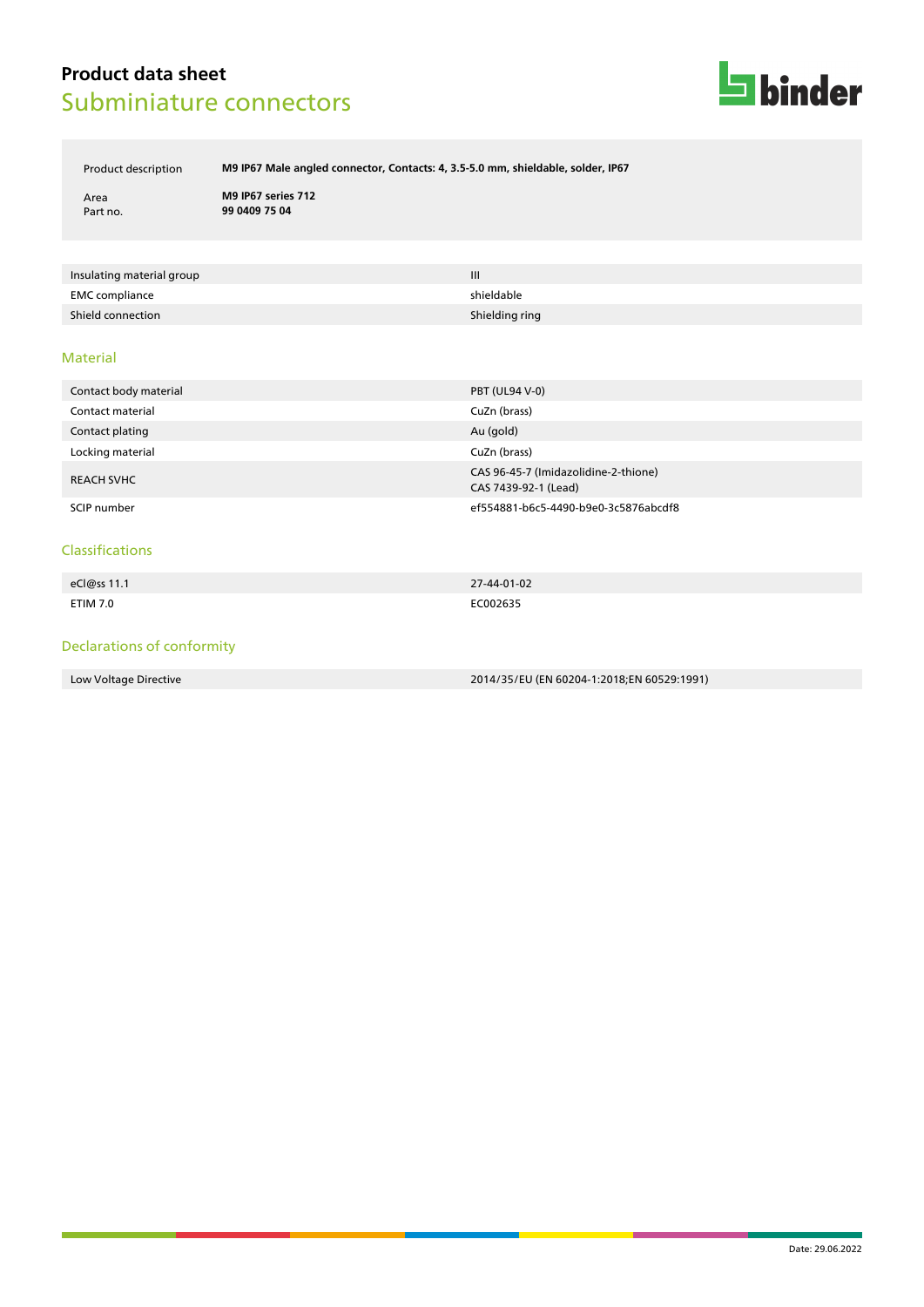

Product description **M9 IP67 Male angled connector, Contacts: 4, 3.5-5.0 mm, shieldable, solder, IP67**

Area **M9 IP67 series 712** Part no. **99 0409 75 04**

## **Assembly instructions**

1. Bead parts to cable.

5. Solder single wires.

7. Tighten screw plug.

widen shield and revert to shielding ring. 4. Bead single wires through

length.